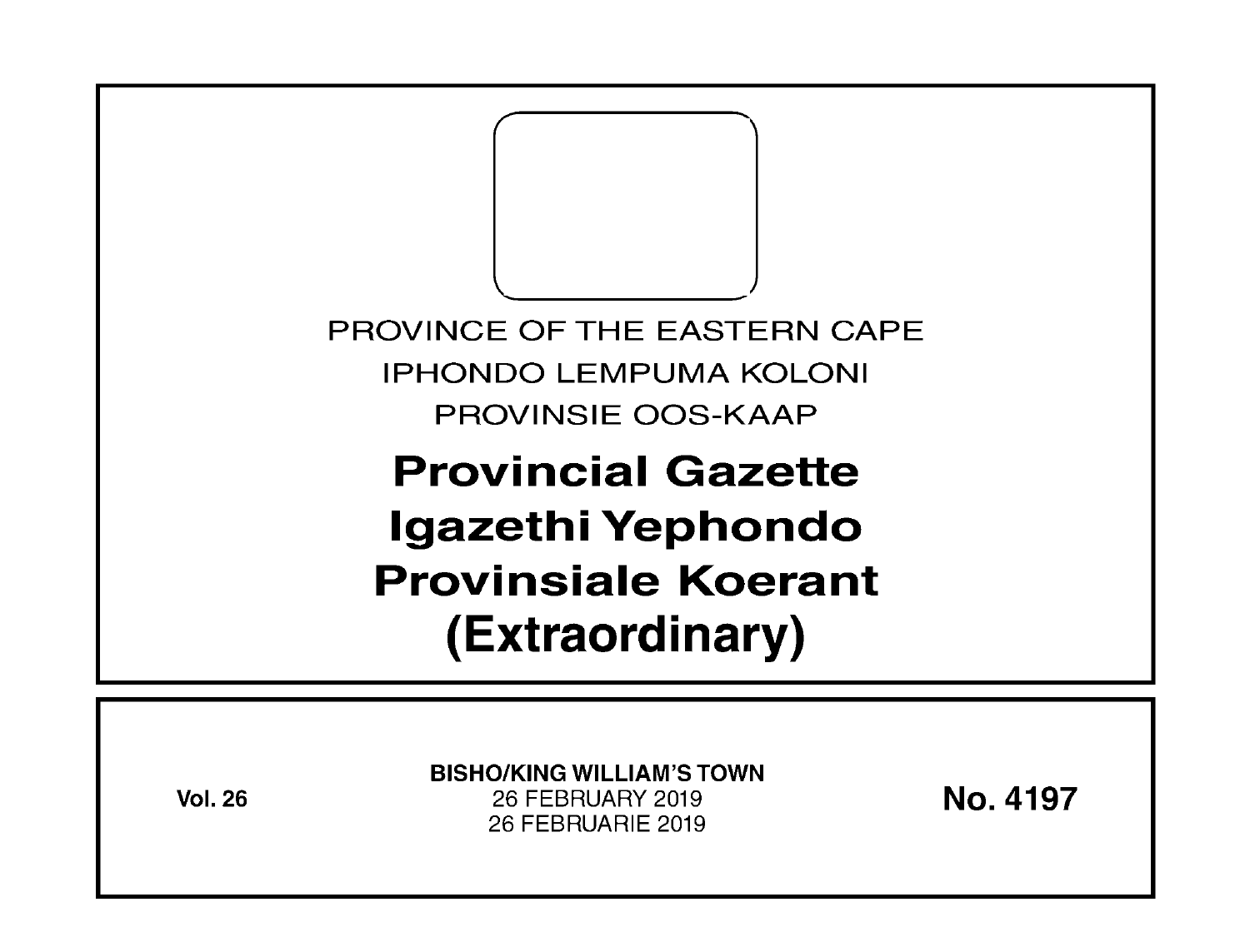## **CONTENTS**

|    |                                                                                                           | Gazette<br>No. | Page<br>No. |
|----|-----------------------------------------------------------------------------------------------------------|----------------|-------------|
|    | <b>PROVINCIAL NOTICES • PROVINSIALE KENNISGEWINGS</b>                                                     |                |             |
| 55 | Traditional Leadership and Governance Act (1/2017): The Intended Recognition of the Persons Identified by | 4197           |             |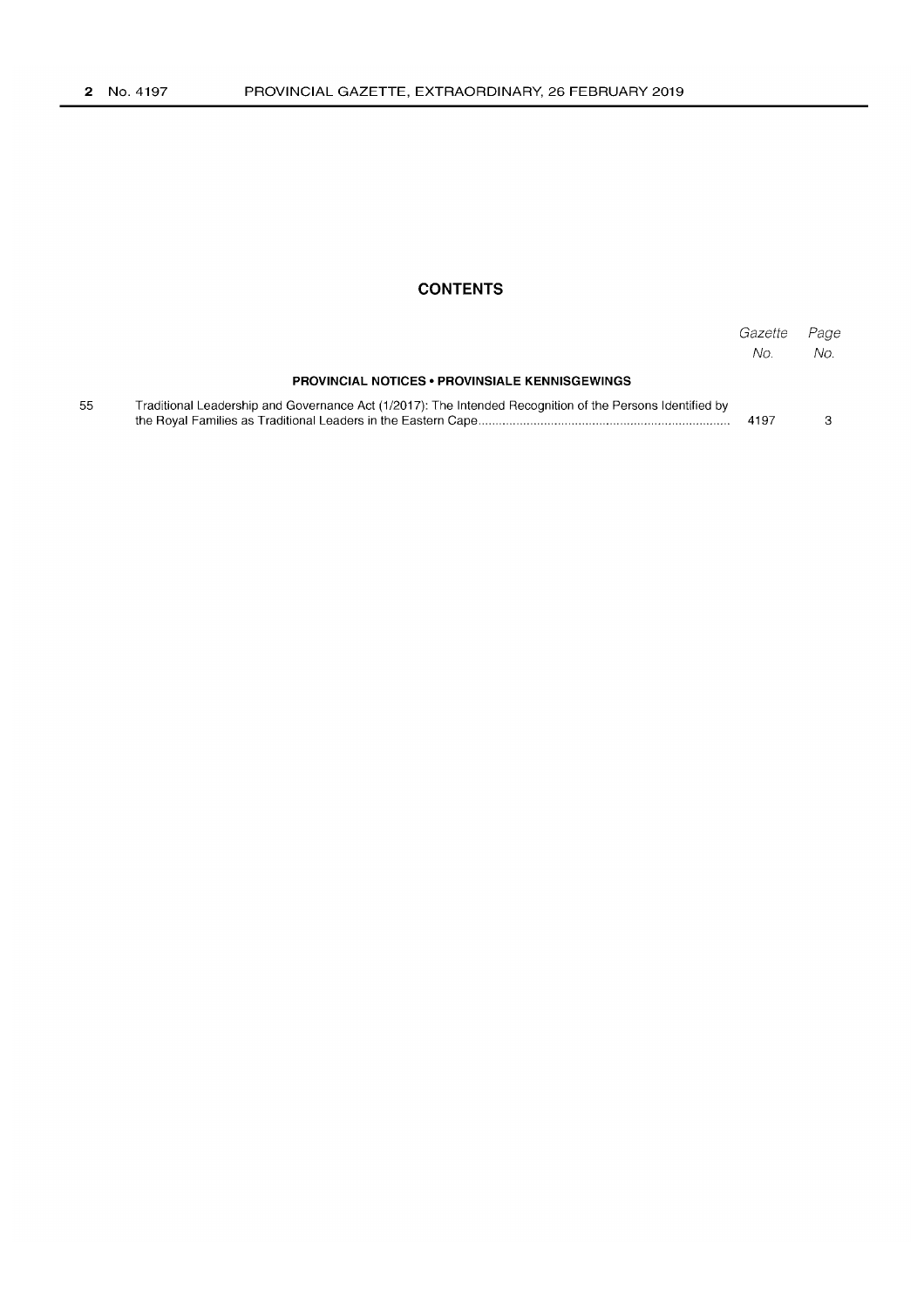### No.4197 3

# PROVINCIAL NOTICES • PROVINSIALE KENNISGEWINGS

### **PROVINCIAL NOTICE 55 OF** 2019

## **DEPARTMENT OF COOPERATIVE GOVERNANCE AND TRADITIONAL AFFAIRS**

# **THE INTENDED RECOGNITION OF THE PERSONS IDENTIFIED BY THE ROYAL FAMILIES AS TRADITIONAL LEADERS IN THE EASTERN CAPE**

I, Fikile Xasa, Member of the Executive Council responsible for Cooperative Governance and Traditional Affairs in the Eastern Cape Province under the powers delegated to me by Section 23 (1) (b) (i) of the Traditional Leadership and Governance Act, 2017 (Act No.1 of 2017) and after having informed the Provincial House of Traditional Leaders of such intended recognitions, hereby make known for general information the intended recognition of persons identified by the royal families as traditional leaders in the Eastern Cape per attached schedule.

Comments (if any) must be submitted within 21 days of the date publication of the notice as contemplated in subsection (b) (i) of the same act. Comments (if any) must be submitted within 21 days of the date publication<br>of the notice as contemplated in subsection (b) (i) of the same act.<br>F.D. XASA<br>MEMBER OF THE EXECUTIVE COUNCIL RESPONSIBLE FOR

**COOPERATIVE GOVERNANCE AND TRADITIONAL AFFAIRS** 

**DATE:**  $\frac{15}{0} \frac{\partial \sqrt{10}}{\partial \sqrt{9}}$